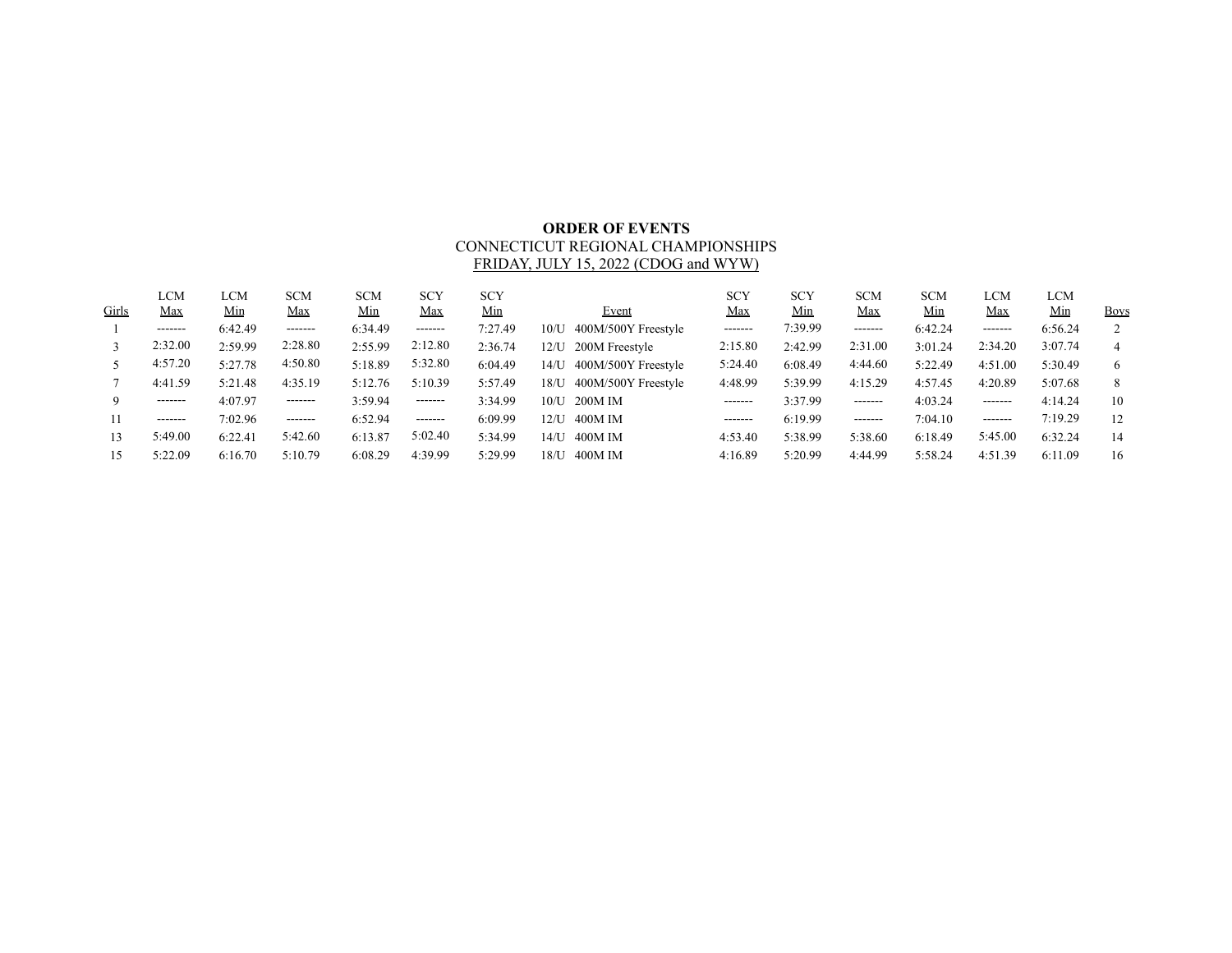|       | <b>LCM</b> | <b>LCM</b> | <b>SCM</b>         | <b>SCM</b>      | <b>SCY</b>      | <b>SCY</b> | <b>SATURDAY, JULY 16, 2022</b> | <b>SCY</b> | <b>SCY</b>      | <b>SCM</b>      | <b>SCM</b>    | <b>LCM</b>      | <b>LCM</b>    |             |
|-------|------------|------------|--------------------|-----------------|-----------------|------------|--------------------------------|------------|-----------------|-----------------|---------------|-----------------|---------------|-------------|
| Girls | Max        | Min        | Max                | Min             | Max             | Min        | Event                          | Max        | Min             | Max             | Min           | Max             | Min           | <b>Boys</b> |
| 17    | -------    | --------   | -------            | -------         | -------         | --------   | 10/U Mixed 200M Fr Relay       | -------    | -------         | -------         | -------       | -------         | -------       | 17          |
| 18    | -------    | --------   | -------            | -------         | -------         | --------   | 11/12 Mixed 200M Fr Relay      | -------    | -------         | -------         | -------       | -------         | --------      | 18          |
| 19    | -------    |            |                    |                 | -------         | --------   | 13/14 Mixed 400M Fr Relay      | -------    |                 | -------         | -------       | .               | -------       | 19          |
| 20    | -------    | --------   | -------<br>------- |                 | --------        | --------   | 15/18 Mixed 400M Fr Relay      | -------    |                 | -------         | -------       | -------         | -------       | 20          |
| 21    | -------    | --------   |                    | -------         | -------         | -------    | 50M Freestyle<br>10/U          | -------    | -------         | -------         | -------       | -------         | -------       | 22          |
| 23    | 31.60      | -------    | 30.80              | -------         | 28.20           | -------    | 50M Freestyle<br>12/U          | 28.20      | --------        | 30.80           | -------       | 31.90           | -------       | 24          |
| 25    | 2:42.10    | 3:04.53    | 2:38.84            | 2:58.56         | 2:20.30         | 2:39.99    | 200M IM<br>14/U                | 2:15.30    | 2:42.49         | 2:32.60         | 3:01.35       | 2:35.80         | 3:09.60       | 26          |
| 27    | 2:29.69    | 3:04.53    | 2:26.49            | 2:58.56         | 2:11.89         | 2:39.99    | 200M IM<br>$18/$ U             | 2:00.59    | 2:34.99         | 2:13.89         | 2:52.98       | 2:13.89         | 3:00.85       | 28          |
| 29    | -------    | 1:56.49    | -------            | 1:50.99         | $- - - - - - -$ | 1:39.49    | 100M Backstroke<br>10/L        | -------    | 1:43.99         | -------         | 1:55.99       | -------         | 2:04.49       | 30          |
| 31    | 1:20.60    | 1:38.46    | 1:19.40            | 1:32.49         | 1:09.90         | 1:23.99    | 100M Backstroke<br>$12/$ U     | 1:11.10    | 1:29.99         | 1:21.29         | 1:40.44       | 1:22.50         | 1:47.77       | 32          |
| 33    | 1:26.70    | -------    | 1:24.70            | -------         | 1:14.40         | -------    | 100M Breaststroke<br>$14/$ U   | 1:11.60    | -------         | 1:22.25         | ------        | 1:24.25         | $- - - - - -$ | 34          |
| 35    | 1:18.59    | --------   | 1:16.59            | -------         | 1:08.99         | -------    | 100M Breaststroke<br>$18/$ U   | 1:02.39    | -------         | 1:09.29         | $- - - - - -$ | 1:11.29         | $- - - - - -$ | 36          |
| 37    | -------    | -------    | -------            | -------         | -------         | -------    | 50M Breaststroke<br>10/L       | -------    | -------         | -------         | -------       | -------         | -------       | 38          |
| 39    | 42.60      | -------    | 41.60              | -------         | 37.00           | -------    | 50M Breaststroke<br>12/I       | 37.40      | -------         | 42.70           | --------      | 43.70           | --------      | 40          |
| 41    | 2:53.00    | 3:24.30    | 2:50.20            | 3:20.88         | 2:26.30         | 2:59.99    | 200M Butterfly<br>$14/$ U      | 2:21.90    | 3:00.99         | 2:44.19         | 3:21.99       | 2:47.00         | 3:29.24       | 42          |
| 43    | 2:29.99    | 3:12.95    | 2:27.69            | 3:09.72         | 2:13.69         | 2:49.99    | 200M Butterfly<br>$18/$ U      | 2:01.39    | 2:44.99         | 2:14.89         | 3:04.14       | 2:17.69         | 3:10.52       | 44          |
| 45    | 2:54.00    | 3:27.60    | 2:50.80            | 3:20.88         | 2:33.00         | 2:59.99    | 200M IM<br>12 <sub>U</sub>     | 2:33.60    | 3:06.99         | 2:52.80         | 3:28.74       | 2:56.00         | 3:38.24       | 46          |
| 47    | 1:05.60    | -------    | 1:04.00            | $- - - - - - -$ | 57.00           | -------    | 100M Freestyle<br>$14/$ U      | 55.00      | --------        | 1:01.40         | -------       | 1:03.00         | -------       | 48          |
| 49    | 1:01.79    | -------    | 1:00.19            | -------         | 54.19           | -------    | 100M Freestyle<br>$18/$ U      | 49.29      | $- - - - - - -$ | 54.39           | -------       | 55.99           | -------       | 50          |
| 51    | 1:20.00    | 1:40.90    | 1:18.60            | 1:38.76         | 1:10.30         | 1:28.49    | 100M Butterfly<br>$12/$ U      | 1:12.90    | 1:39.99         | 1:23.10         | 1:51.60       | 1:24.50         | 1:55.20       | 52          |
| 53    | -------    | 2:14.54    | -------            | 2:11.69         | -------         | 1:57.99    | 100M Butterfly<br>$10/$ U      | -------    | 2:02.99         | -------         | 2:17.24       | -------         | 2:21.49       | 54          |
| 55    | 2:44.75    | 3:10.77    | 2:42.35            | 3:02.47         | 2:19.30         | 2:43.49    | 200M Backstroke<br>$14/$ U     | 2:15.40    | 2:53.24         | 2:37.60         | 3:13.49       | 2:40.00         | 3:24.24       | 56          |
| 57    | 3:20.00    | 3:59.17    | 3:16.00            | 3:50.41         | 2:55.00         | 3:29.99    | 200M Breaststroke<br>12/I      | 2:56.70    | 3:39.99         | 3:24.70         | 4:05.52       | 3:28.70         | 4:16.40       | 58          |
| 59    | 2:27.99    | 3:08.49    | 2:25.59            | 3:00.24         | 2:11.09         | 2:41.49    | $18/$ U<br>200M Backstroke     | 1:59.19    | 2:38.99         | 2:13.49         | 2:57.49       | 2:15.89         | 3:07.49       | 60          |
| 61    | -------    | -------    | --------           | -------         | --------        | -------    | 200M Free Relay<br>$10/$ U     | --------   | -------         | -------         | --------      | -------         | -------       | 62          |
| 63    | --------   | -------    | -------            | -------         | -------         | -------    | 11/12 200M Free Relay          | --------   | -------         | -------         | -------       | -------         | --------      | 64          |
| 65    | -------    | -------    | -------            |                 | -------         | -------    | 13/14 400M Free Relay          | --------   | -------         | -------         | -------       | -------         | -------       | 66          |
| 67    | -------    | -------    | -------            | -------         | -------         | -------    | 15/18 400M Free Relay          | --------   | -------         | -------         | -------       | -------         | -------       | 68          |
| 69    | -------    | 24:36.91   | -------            | 23:55.68        | -------         | 23:59.99   | 12/U 1500M/1650Y Freestyle     | --------   | 24:59.99        | $- - - - - - -$ | 24:55.50      | $- - - - - - -$ | 25:54.39      | 70          |